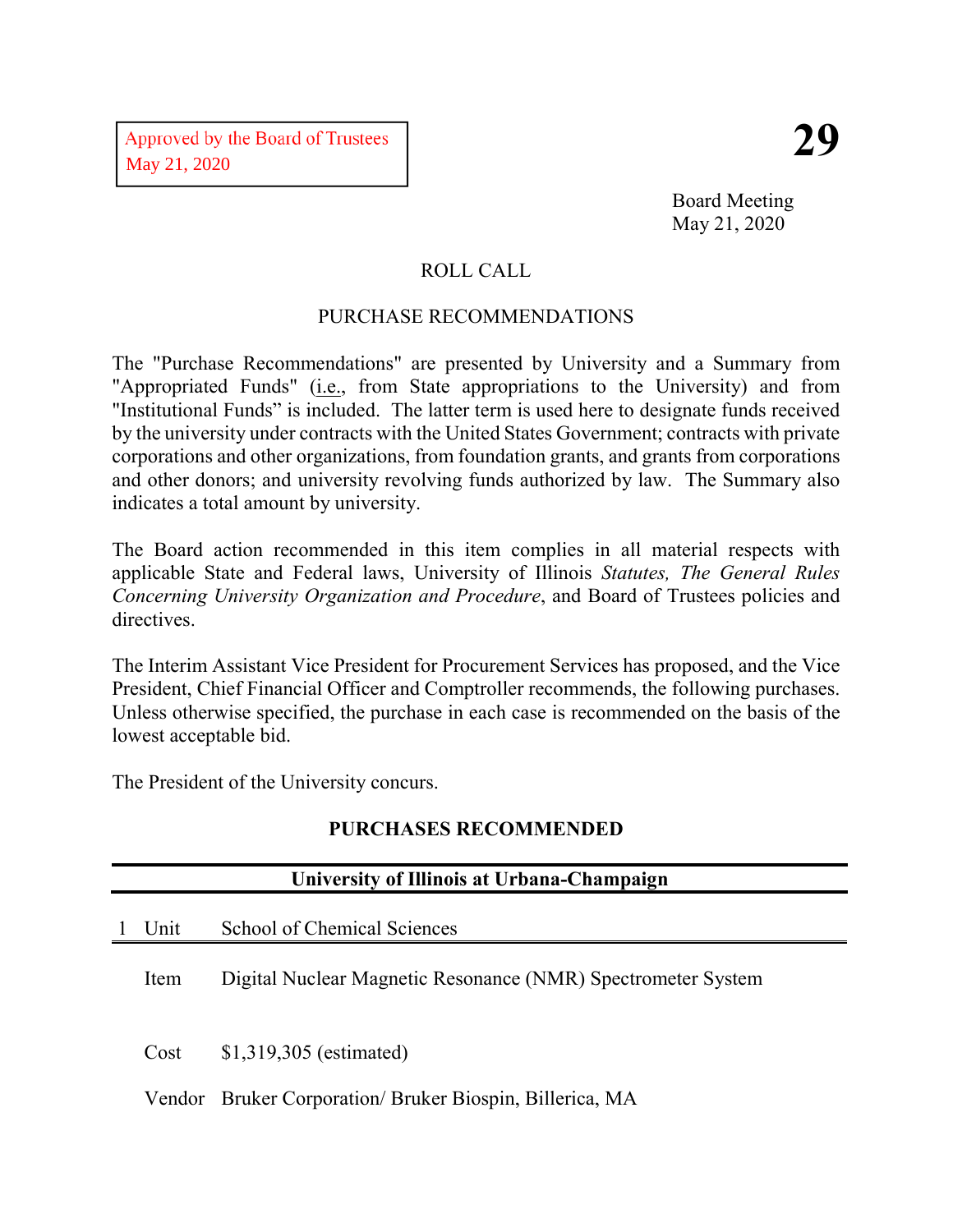This purchase is a sole source because the items are required for research and no other source is able to meet the researcher's documented need.

The SCS NMR (Nuclear Magnetic Resonance) Lab serves over 460 registered users and 75 faculty groups across the UIUC campus, reflecting the vital role of NMR in chemical investigation. NMR is an indispensable tool in chemistry for which no other method of analysis can be substituted. The structures, reactions, and character of new or existing chemical substances or events can only be competently investigated and thoroughly evaluated using the powerful analytical method of NMR. Nearly all fields of chemical investigation, including academic research, are entirely dependent on NMR. Mass spectrometry and x-ray crystallography are complementary analytical approaches, but NMR still makes a unique contribution to the scientific inquiries of chemistry.

The NMR Spectrometer System has four important, distinct features to significantly add to the departments abilities in unique ways. Cryogen NMR Probe, providing enhanced sample sensitivity, which speeds data acquisition and sample throughput. Currently, the lab is dependent on 5 NMR machines that are more than 20 years old. Broad-Temperature NMR probe with special decoupling that provides back-up and alternative approach compared to the cryogen NMR probe. Fast Mixing Module, which allows, for the first time, direct observation of how reactions begin. Lastly, Control Console, which is the heart of the NMR spectrometer, and the key to control all experimental parameters.

## 2 Unit Disability Resources & Educational Services

Item Furnish & Deliver Paratransit Buses

Cost \$1,405,485 (estimated)

Vendor Creative Bus Sales, Inc.,

| <b>Bid Received</b>      | <b>Total Estimated Cost</b> |
|--------------------------|-----------------------------|
| Creative Bus Sales, Inc. | 1,406,485.00                |

Competitive bidding procedures were followed in accordance with the Illinois Procurement Code.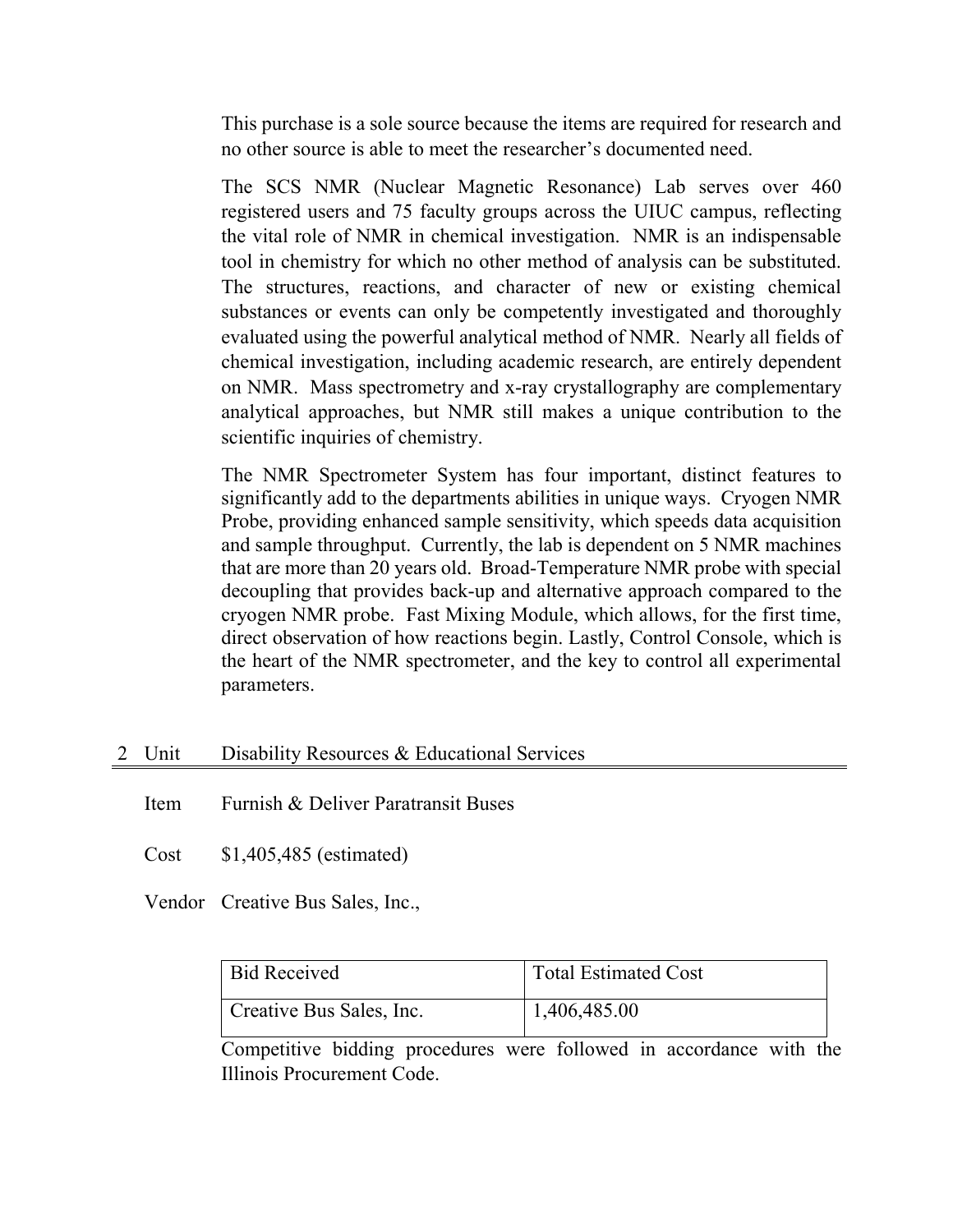The vendor will provide five (5) new, unused paratransit buses with the capacity to transport a maximum of 23 passengers per bus. Each bus conforms to standards for vehicles of this type as outlined by the American Disabilities Act and Federal Motor Vehicle Safety Standards.

The buses primarily serve the purpose of transporting students with physical and temporary disabilities daily to and from campus buildings from classes and other University functions. DRES buses accommodated 20,000 trips for Fiscal Year 2018 by 55 DRES registered students. Enrollment by students with physical and temporary disabilities has continued to increase over the last 10 years, as a result, the anticipated ridership is projected to increase. The busses currently in service, were not designed to hold many students with temporary disabilities with only four passenger seats available. In addition, the entry point for passengers is not equipped to handle users in manual chairs with ease as there are no grab bars and the interior floor has a graduating slop, making it difficult to navigate without assistance.

### **University of Illinois at Chicago**

#### 1 Unit UI Health

Item Temporary agency staffing for Registered Nurses, Licensed Practical Nurses, Radiology Technicians, Laboratory Technicians, Certified Nursing Assistants, Environmental Services Staff, Medical Technologists to fill vacancies in order to provide clinical and support services to our patients. In addition to normal vacancies, additional temporary staff is needed to respond to the COVID-19 disaster and will also be needed to support and augment our Epic go-live in September 2020.

Cost \$20,000,000.00 (estimated)

Vendor Cross Country Staffing, Incorporated, Boca Raton, Florida

#### Renewal options: None

Exempt from competitive selection procedures in accordance with the Illinois Procurement Code (30ILCS 500/1-13).

Business Enterprise Program (BEP) goals are not established for contracts which are exempt from the requirements of the IL Procurement Code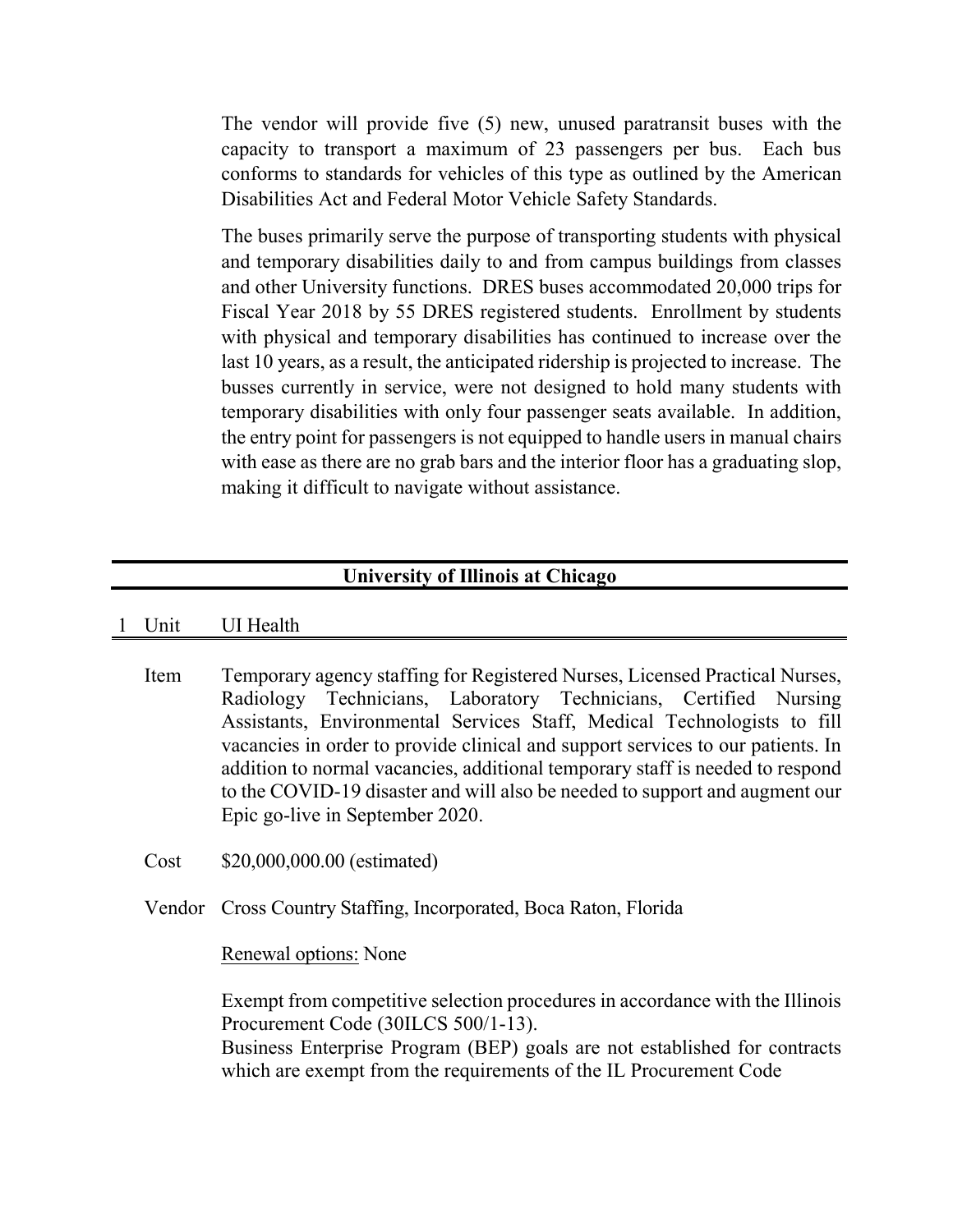# **University of Illinois System Offices**

#### 1 Unit Administrative Information Technology Services

Item Maintenance of Banner Baseline ERP Software for the period July 1, 2020 through June 30, 2025

Cost \$5,888,214.00 (estimated)

Vendor Ellucian Company L.P., Reston, VA

This is a new sole source purchase for a five-year agreement to provide maintenance for Banner baseline ERP software. This purchase is a sole source because the items are proprietary to Ellucian and therefore no other vendor has the rights to or access to the source code and therefore, no other vendor is able to provide support and maintenance on the software.

Banner Baseline ERP Software is currently the system of record for the University System. The maintenance includes, but not limited to, Banner Student Self-Service, Banner Faculty Self-Service, Banner Financial Aid, Banner Financial Aid Self-Service, CSS Profile for Financial Aid, Banner Finance, Banner Human Recourses, Banner Document Management Suite, Banner Integration for eLearning, Banner Integration for eProcurement, and Banner Integration Technologies.

On-going Maintenance provided by Ellucian also provides mandatory upgrades throughout the contract term. These upgrades are critical to ensure the system is running the most up to date versions which include federally mandated releases for Financial Aid and State/Federal tax upgrades.

Ellucian has agreed to hold pricing over the life of this proposed award to no more than a 5% increase.

| <b>University of Illinois Springfield</b> |      |                                                                                                                                    |  |
|-------------------------------------------|------|------------------------------------------------------------------------------------------------------------------------------------|--|
|                                           |      | 1 Unit UIS Human Resources                                                                                                         |  |
|                                           | Item | Purchase of student accident and illness insurance plan for the period of<br>August 16, 2020 through August 15, 2021 (no renewals) |  |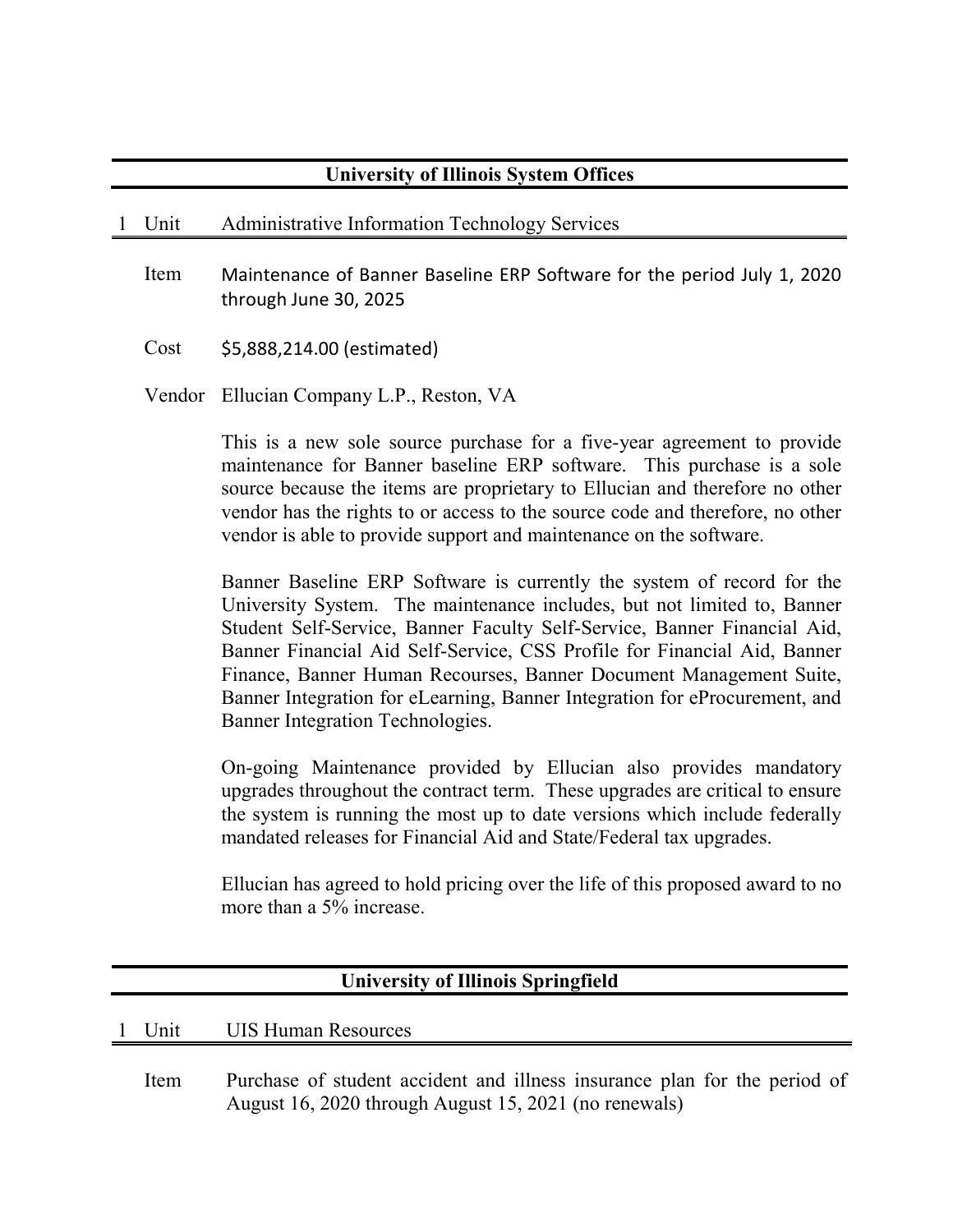# Cost \$1,600,000 (estimated)

| <b>Vendor</b>                | <b>Technical</b><br><b>Score</b><br>(Max) | Pricing<br><b>Score</b><br>(Max) | Combine<br>d Score<br>(Max | Rank                  |
|------------------------------|-------------------------------------------|----------------------------------|----------------------------|-----------------------|
|                              | 1,000                                     | 300)                             | 700)                       |                       |
| Academic Health Plans/Blue   |                                           |                                  |                            |                       |
| Cross Blue Shield IL,        |                                           |                                  |                            |                       |
| Grapevine, Texas             | 675.18                                    | 265.89                           | 941.07                     |                       |
| Academic Health Plans,       |                                           |                                  |                            |                       |
| AETNA, Grapevine, Texas      | 581.71                                    | 300                              | 881.71                     | $\mathcal{D}_{\cdot}$ |
| Academic Health Plans,       |                                           |                                  |                            |                       |
| United Healthcare,           |                                           |                                  |                            |                       |
| Grapevine, Texas             | 572.39                                    | 293.189                          | 865.57                     | 3                     |
| <b>Academic Health Plans</b> |                                           |                                  |                            |                       |
| Wellfleet, Grapevine, Texas  | 552.46                                    | 259.86                           | 812.33                     |                       |

Vendor Academic Health Plans (Blue Cross Blue Shield plan), Grapevine, Texas

Competitive bidding procedures were followed in accordance with the Illinois Procurement Code.

Academic Health Plans will provide a student accident and illness insurance plan to the University of Illinois Springfield for the period of August 16, 2020 through August 15, 2021 (Fall 2020, Spring 2021 and Summer 2021 semesters).

A Best and Final Offer was negotiated and cost savings are estimated at \$64,956.00 for the life of the contract.

|                               | Fall<br>Semester<br>2020 | Spring<br>Semester<br>2021 | Summer<br>Semester<br>2021 | <b>Total Annual</b> |
|-------------------------------|--------------------------|----------------------------|----------------------------|---------------------|
| Per<br>individual<br>enrollee | \$832.00                 | \$832.00                   | \$416.00                   | \$2,080.00          |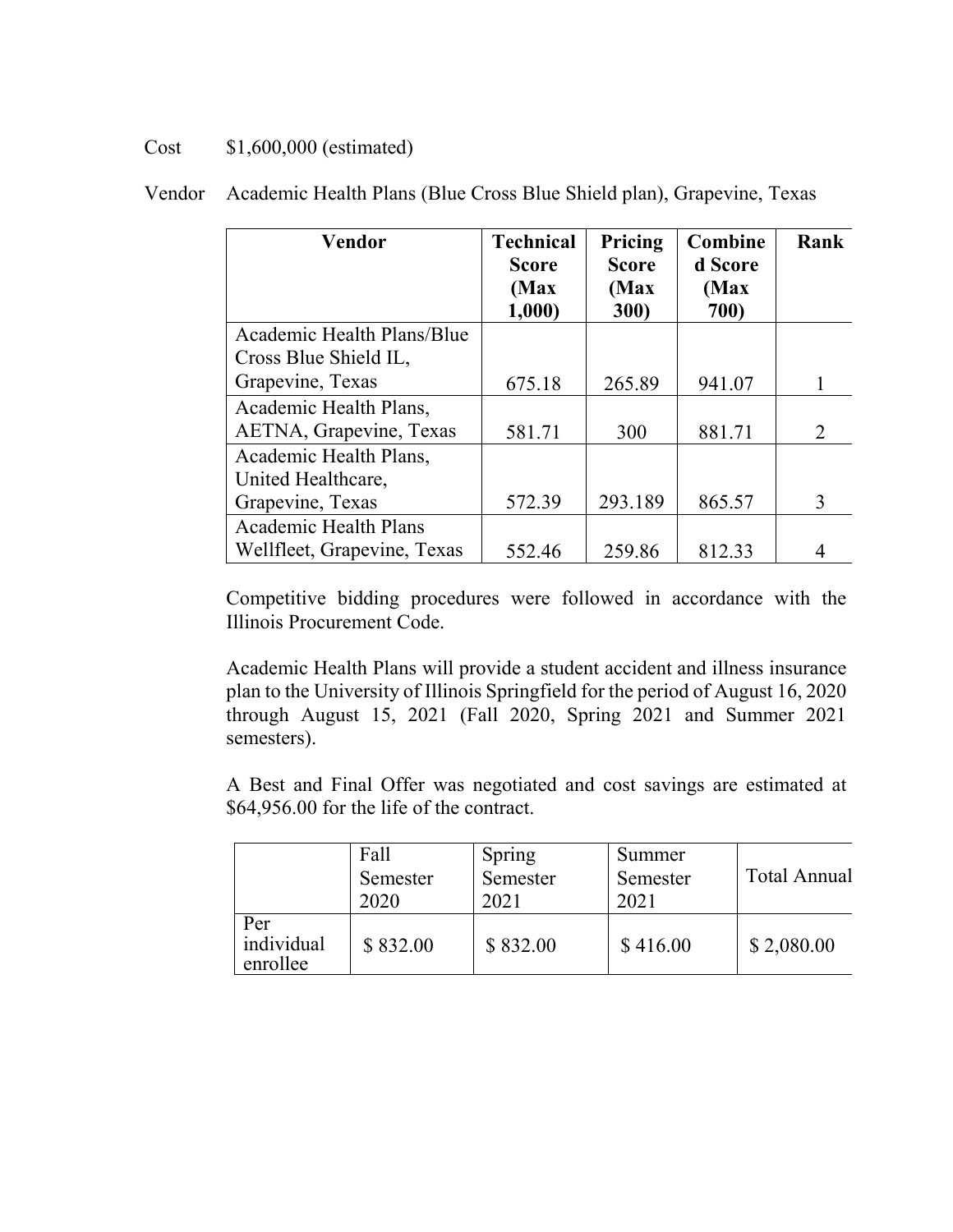#### **RENEWAL OPTIONS RECOMMENDED**

### **University of Illinois Urbana-Champaign**

#### 1 Unit UIUC Campus Auxiliary Services

- Item Renewal option for Student Health Insurance and routine administrative services, including claims adjudication and claim payments for the Urbana-Champaign campus students for the period August 21, 2020, through August 20, 2021.
- Cost \$36,000,000 (estimated)

Vendor United Healthcare Services Inc., St. Petersburg, FL

This will exercise the fifth of eight renewal options approved by the Board of Trustees on March 12, 2015, for an estimated \$25,000,000 for the period August 21, 2015, through August 20, 2016. Competitive bidding procedures were followed in accordance with the Illinois Procurement Code.

The vendor will continue to provide student health insurance as well as routine administrative services, including claims adjudication and claim payments through a Student Health Insurance Plan (SHIP) designed as a preferred provider organization (PPO) model that must offer two levels of coverage payment of 80% of usual and customary charges for non-network providers, and 80% of the preferred allowance for in-network providers.

The University requires all registered students either participate in the University of Illinois at Urbana-Champaign (UIUC) Student Health Insurance Plan (SHIP) or provide proof of comparable insurance, called a hard waiver. The University assesses the SHIP fee each semester and the University subsequently provides an electronic submission of eligible students to the insurance company. The vendor will handle enrollment of spouse and dependents and premium collection.

The vendor has demonstrated satisfactory performance in fulfilling the terms and conditions of their contract. Renewal pricing is based on negotiations between the University and vendor and on the overall loss ratio and the estimated number of enrolled students for Fall 2019, Spring 2020 and Summer 2020 semesters based off historical data.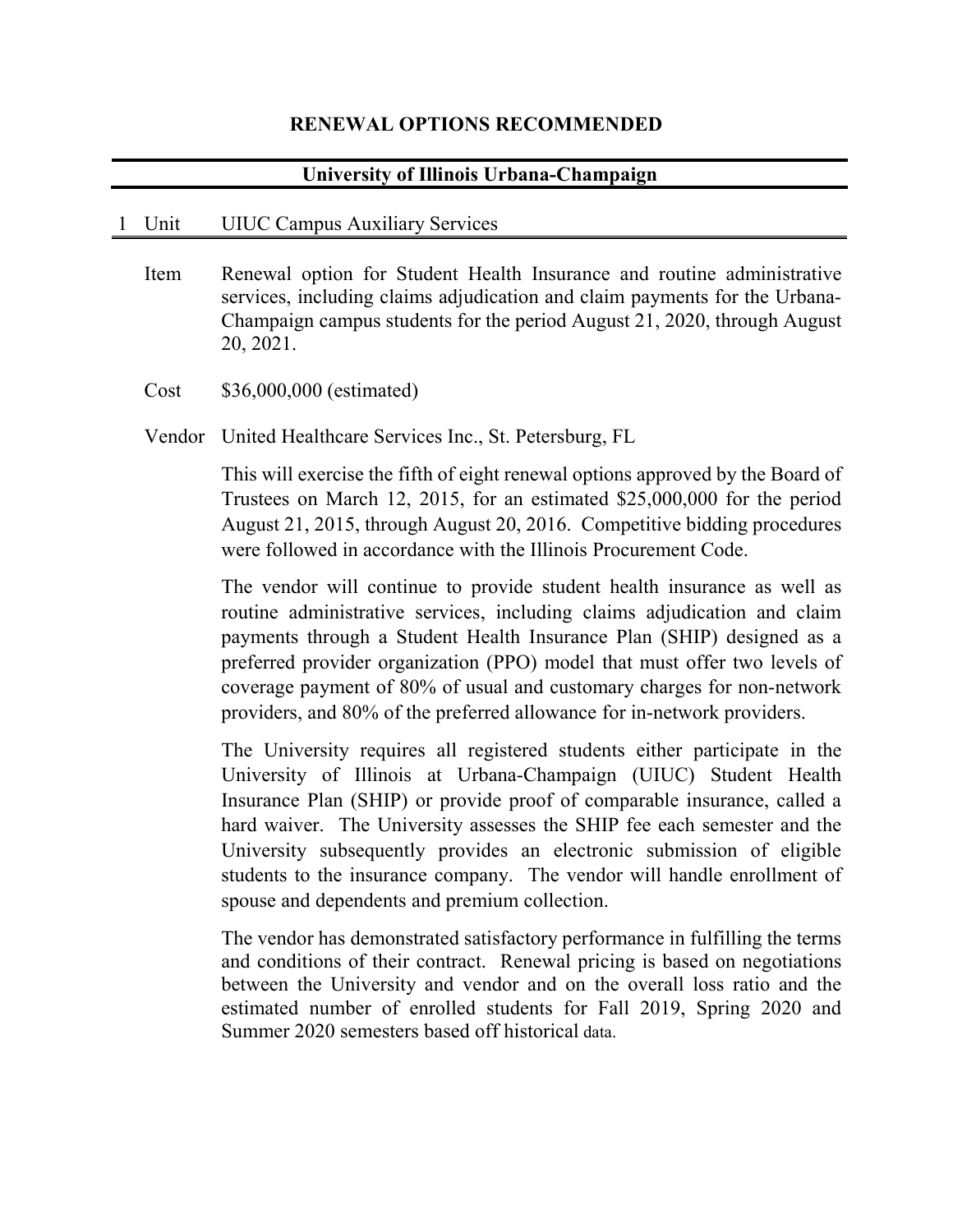Item Renewal option for Marketing and Delivery Services for Large-Scale, Low-Cost Online Degree Programs for the period September 1, 2020 through August 31, 2022.

Cost \$40,000,000 (estimated)

Vendor Coursera Inc., Mountain View, CA

This will exercise the second of two renewal options for the original purchase approved by the Board of Trustees on September 8, 2016 for an estimated \$5,000,000 for the period October 1, 2016 through August 31, 2018. This purchase is a sole source in that the vendor has a proprietary learning management system which readily handles well of 100,000 learners per course and has the expertise in market data analytics to better identify students interested in degree programs.

The proposed sole source purchase will provide the University with a unique combination of marketing, learner support and content delivery services in order to offer large-scale, high-quality online degree programs, primarily at the graduate level, at much lower cost to students than comparable conventional programs.

While a conventional master's degree program might enroll 100 to 150 students, we envision enrolling as many as 3,000 students per program. This provides significant economies of scale, which allows the University to offer these programs at prices far below those of conventional degrees. To accomplish this the University needs specialized marketing services, a highvolume learning management system, and learner support services.

Gaining access to this combination of marketing services, electronic course delivery, and learner support services will enable the University to offer highquality degrees in an innovative manner. Students enrolled in these programs will benefit directly through the low tuition rates, and other University students will also benefit as the revenues from these programs help support other activities on our campus.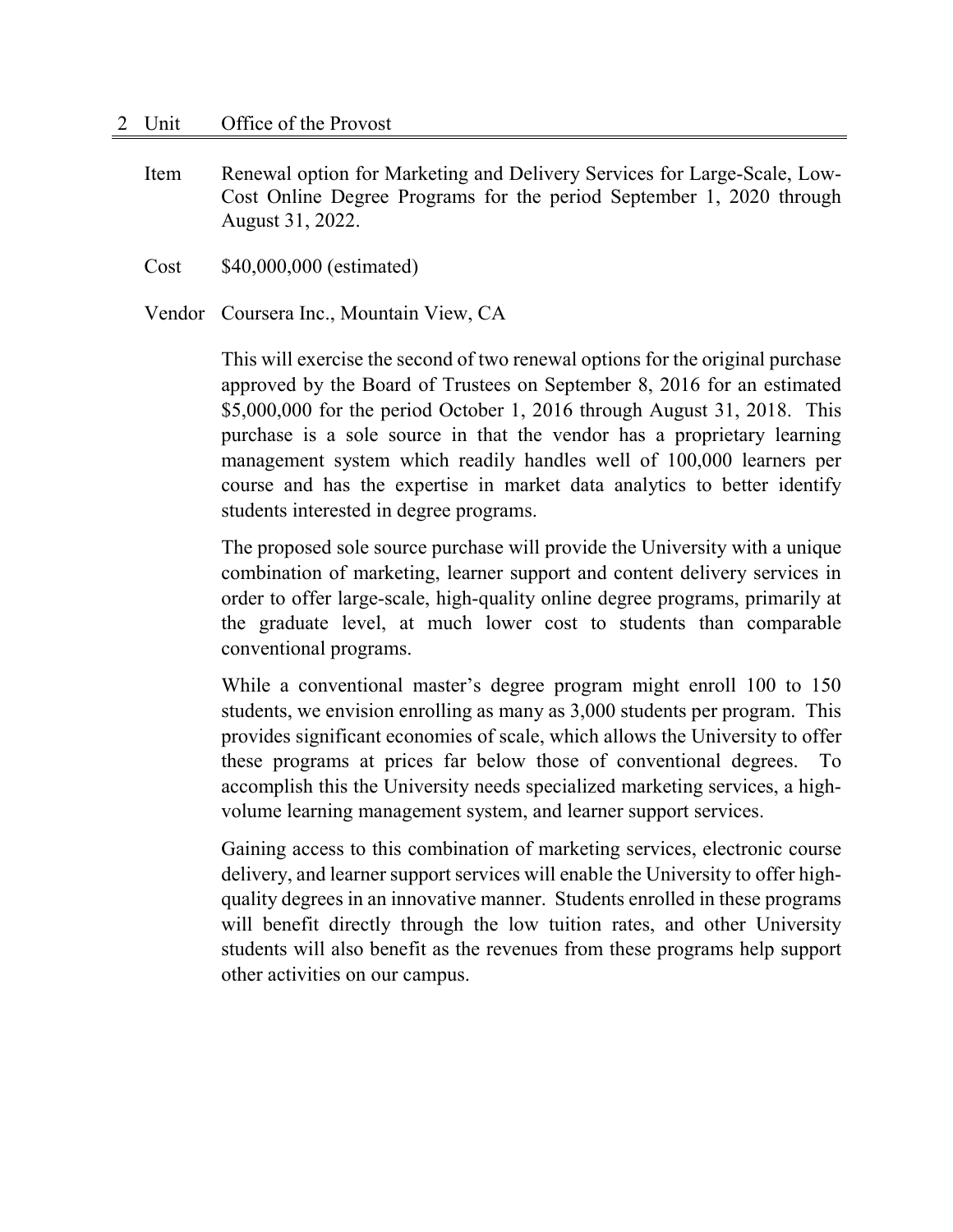| Item | Renewal option for purchase of maintenance and repair work for equipment<br>at the Utilities Production Plants for the period of July 1, 2020 through June<br>30, 2022. |                          |  |
|------|-------------------------------------------------------------------------------------------------------------------------------------------------------------------------|--------------------------|--|
| Cost | \$72,000,000.00 (estimated)                                                                                                                                             |                          |  |
|      | Vendor Vendors were awarded as follows:<br>Davis-Houk, Inc., Urbana, IL                                                                                                 | \$20,000,000 (estimated) |  |
|      | Kennedy Tank and Manufacturing Co., Inc.,<br>Indianapolis, IN                                                                                                           | \$20,000,000 (estimated) |  |
|      | Progress Pump & Turbine Services, Inc.,<br>Schererville, IN                                                                                                             | \$20,000,000 (estimated) |  |
|      | ABB, Inc., Evansville, IN                                                                                                                                               | \$10,000,000 (estimated) |  |
|      | International Chimney Corporation,<br>Joliet, IL                                                                                                                        | $$2,000,000$ (estimated) |  |

This will exercise the third of four renewal options to the purchase approved by the Board of Trustees on May 14, 2014 for an estimated \$37,000,000 for the period July 1, 2014 through June 30, 2016. Competitive bidding procedures were followed in accordance with the Illinois Procurement Code.

The Utilities Production Plants are the only source of heat and chilled water for the University of Illinois Urbana-Champaign campus (UIUC). They are also the only source of electricity for a portion of the campus. It is vital to have contracts in place that allow the University to move quickly to address scheduled and emergency maintenance and repairs as specific needs are identified. The University will not guarantee any minimum utilization or expenditures to any vendor during the proposed contract period, and vendors will be utilized strictly on an as-needed basis.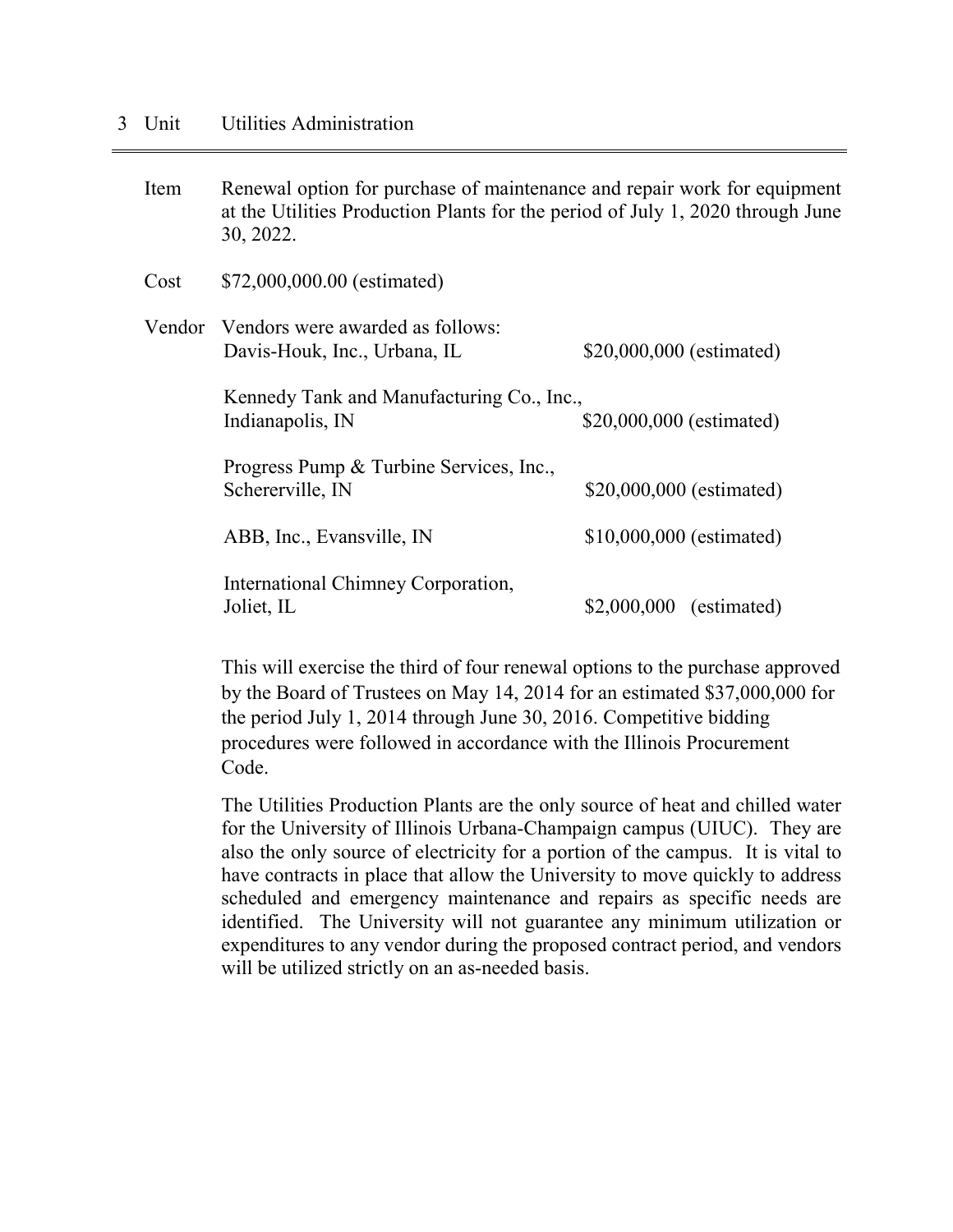# **University of Illinois at Chicago**

## 1 Unit University of Illinois Hospital and Health Sciences System

Item Renewal of the pharmaceutical wholesale distributor services to support the University of Illinois Hospital & Health Sciences System, Ambulatory Care Pharmacies and Hospital outpatient clinics and retail pharmacies for the period beginning July 1, 2020 through June 30, 2022.

Cost \$219,708,342 (estimated)

Vendors McKesson Corporation

This will exercise the first of three 2-year renewal options from July 1, 2020 through June 30, 2022 for the purchase approved by the Board of Trustees on July 21, 2016. The original contract term was for the period beginning July 1, 2016 through June 30, 2020 in an estimated amount of \$612,440,163.

McKesson Corporation provides discounted pricing for 340B pharmaceutical products based on the Federal Government guidelines for dispensing of drugs to under-served patients at Disproportionate Share Hospitals (DSH) and Federally Qualified Health Centers (FQHC). The award also provided for non-340B and specialty drugs at wholesale pricing.

McKesson has agreed that there will be no price increase for the first renewal period.

The vendor has demonstrated satisfactory performance in maintaining adequate stock and compatibility of equipment, efficient and effective drug purchase dispensary process and inventory management to provide pharmaceutical wholesale distributor services to support the University of Illinois Hospital  $&$  Health Sciences System at a discounted rate of 5.95% off list price.

McKesson has taken steps to be in compliance with the BEP Act (30 ILCS 575).

For the contract renewal period a new determination of BEP goals was assessed. The new goal was based on the scope of work review in the area for pharmaceuticals, crating & packing, courier & delivery and trucking. After review, the overall projected BEP participation goal is set at 1%.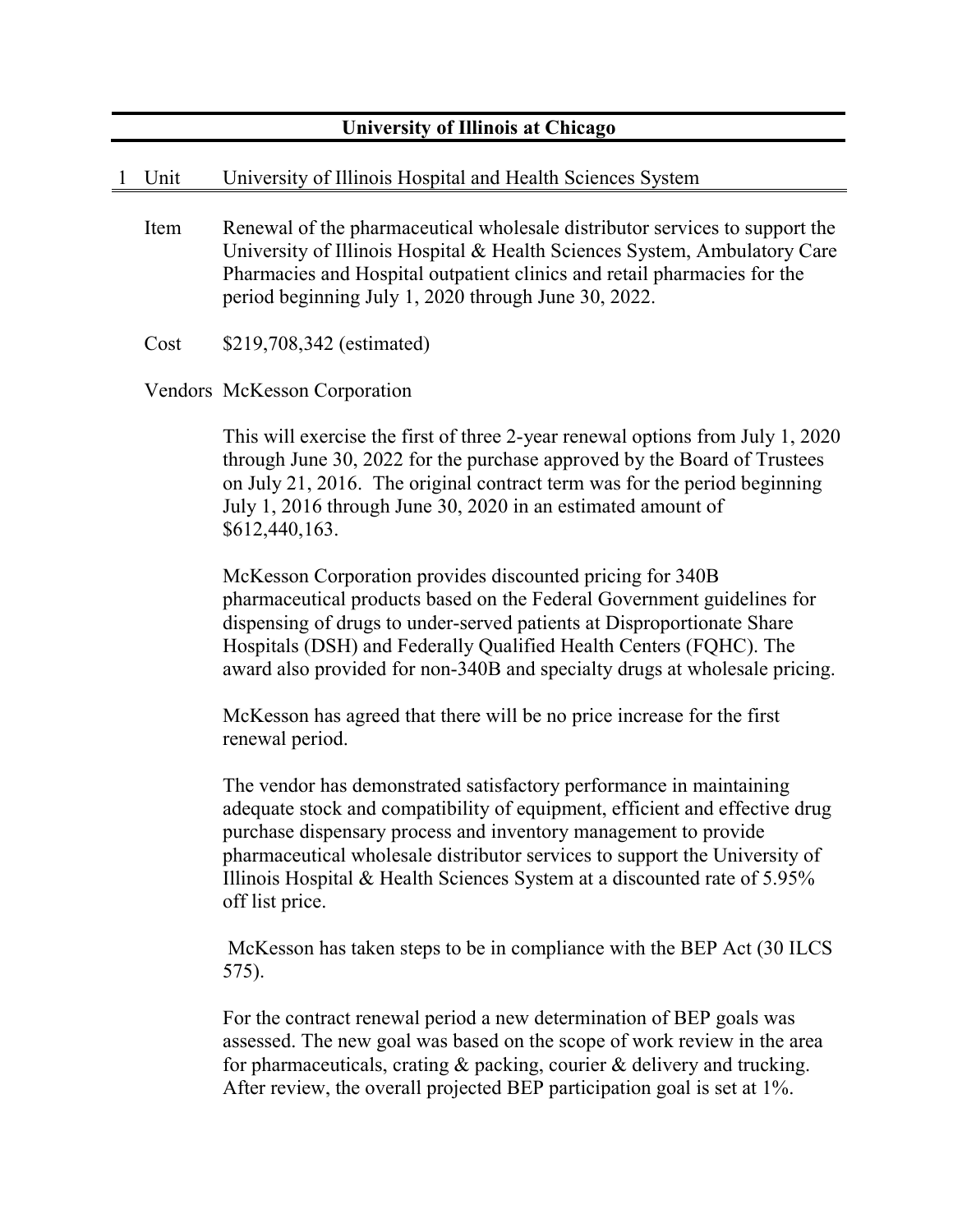McKesson is committed to utilizing these BEP vendors: Action Health, Continental Transportation Solution aka CTL Global Solutions, and Emed Medical Company, to be in compliance with the 1% BEP goal for the contract renewal period.

McKesson will continue to engage in ongoing good faith efforts to find, assist and utilize BEP vendors from which McKesson can legally purchase 340B pharmaceutical products based on the Federal Government guidelines for dispensing of drugs for Disproportionate Share Hospitals (DSH) and Federally Qualified Health Centers (FQHC), that satisfy manufacturers' limitations on subcontracting single-source branded pharmaceuticals, and meet the Business Enterprise Program Act and federal legal requirements for businesses which perform a commercially useful function.

- 2 Unit University of Illinois Hospital & Health Sciences System Reference Laboratory
	- Item Contract Renewal to provide medical courier services to the University of Illinois Hospital & Health Sciences System (UI Health), Reference Laboratory for the period beginning July 1, 2020 through June 30, 2022. This renewal is subject to continuing need, availability of funds, and satisfactory performance

Cost \$2,500,000 (estimated) July 1, 2020 through June 30, 2022

Vendors Medspeed, LLC Elmhurst, Illinois

Competitive bidding procedures were followed in accordance with the Illinois Procurement Code. Seventeen firms were solicited, with one response received. The original contract was approved by the Board of Trustees on July 13, 2017 for the period July 15, 2017 through June 30, 2020.

Medspeed, LLC is the only known firm that can provide specimen medical courier services to all required 529 locations throughout Illinois and surrounding areas.

 This contract renewal is being recommended based on the satisfactory performance of Medspeed, LLC and the continued need for support to the Reference Laboratory for their on-going specimen courier service needs.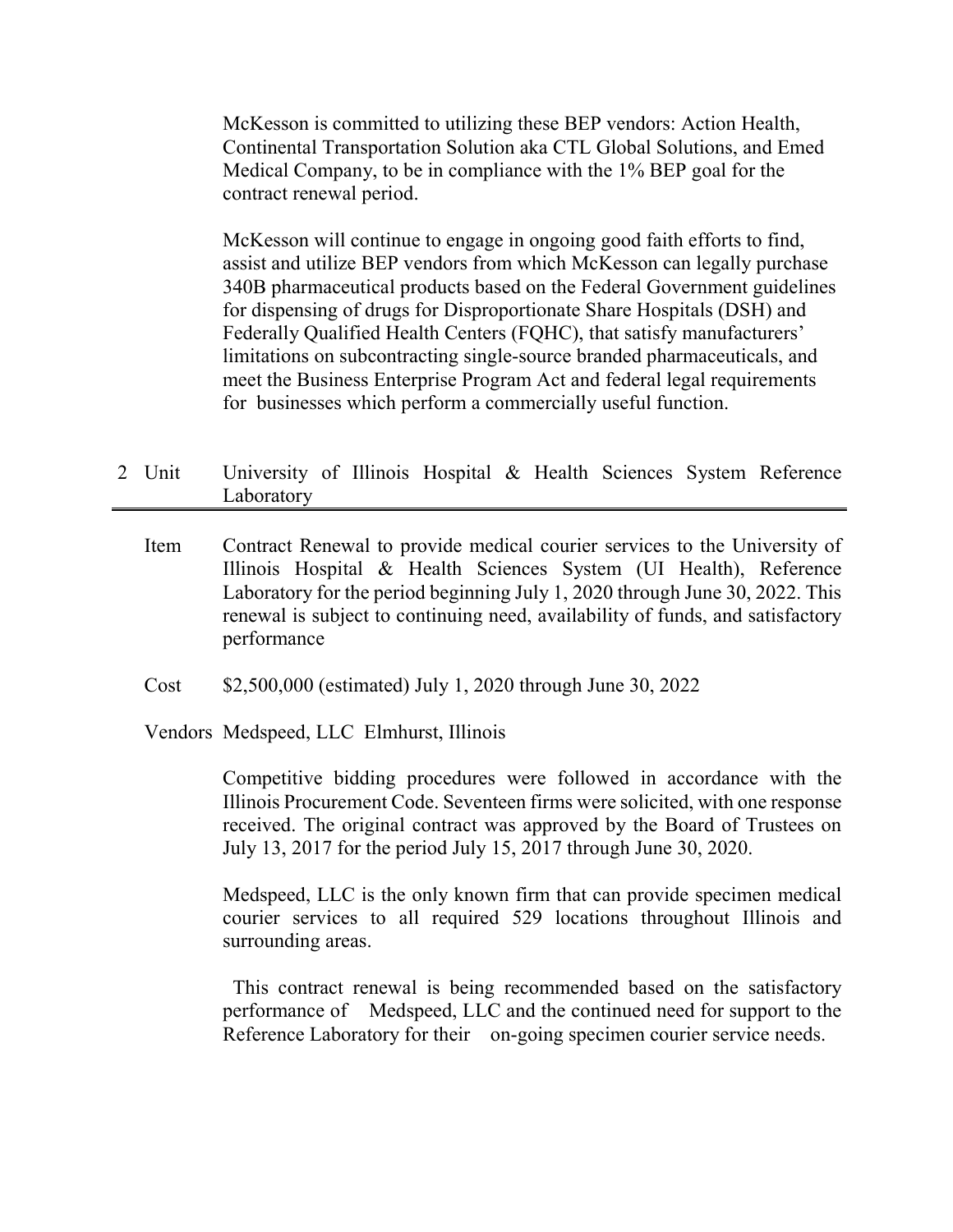The pricing for the courier services is based on the total cost of the entire network route of healthcare, clinical, surgical center, hospital, and correctional center locations.

In regard to BEP Act (30 ILCS 575), a BEP Utilization Plan was provided for this renewal and Medspeed has requested a waiver of the BEP goal. Please note that at the time of award of this solicitation, there was no requirement for inclusion of a Utilization Plan, as this contract pre-date's the requirements that were made to the BEP Act as a result of SB262/PA 100-039 adding Section 8i.

## **CHANGE ORDER RECOMMENDED**

|              | <b>Chicago Campus</b> |                                                                                                                                                                                                                                                                                                                                                                                                                                                                                |  |  |
|--------------|-----------------------|--------------------------------------------------------------------------------------------------------------------------------------------------------------------------------------------------------------------------------------------------------------------------------------------------------------------------------------------------------------------------------------------------------------------------------------------------------------------------------|--|--|
| $\mathbf{1}$ | Unit                  | <b>UI Health Administration</b>                                                                                                                                                                                                                                                                                                                                                                                                                                                |  |  |
|              | Item                  | Change order to increase the existing contracts for implementation of the 3i<br>initiative due to extending the Epic go-live date caused by the COVID-19<br>pandemic.                                                                                                                                                                                                                                                                                                          |  |  |
|              | Cost                  | \$4,497,087(estimated)                                                                                                                                                                                                                                                                                                                                                                                                                                                         |  |  |
|              |                       | New Total<br>Original Amount<br>Change Order<br>(estimated)<br>(estimated)<br>(estimated)<br>\$4,497,087<br>\$42,991,009<br>\$47,488,096                                                                                                                                                                                                                                                                                                                                       |  |  |
|              |                       | An increase of \$4,497,087 is required in order to continue the<br>implementation services which have been postponed by four (4) months due<br>to the COVID-19 pandemic. This postponement necessitates the need for<br>additional professional services to implement plans for the project activities<br>such as At-the-Elbow support and training, which accommodates new<br>social distancing guidelines and could not be foreseen at the time of the<br>prior change order |  |  |
|              | Vendor                | Nordic Consulting Partners, Madison, WI<br>Impact Advisors, Naperville, IL<br>Deloitte Consulting, Chicago, IL<br>The CSI Companies, Jacksonville, FL<br>Huron Consulting Group, Chicago, IL<br>The CJS Solutions Group dba The HCI Group, Jacksonville, FL                                                                                                                                                                                                                    |  |  |